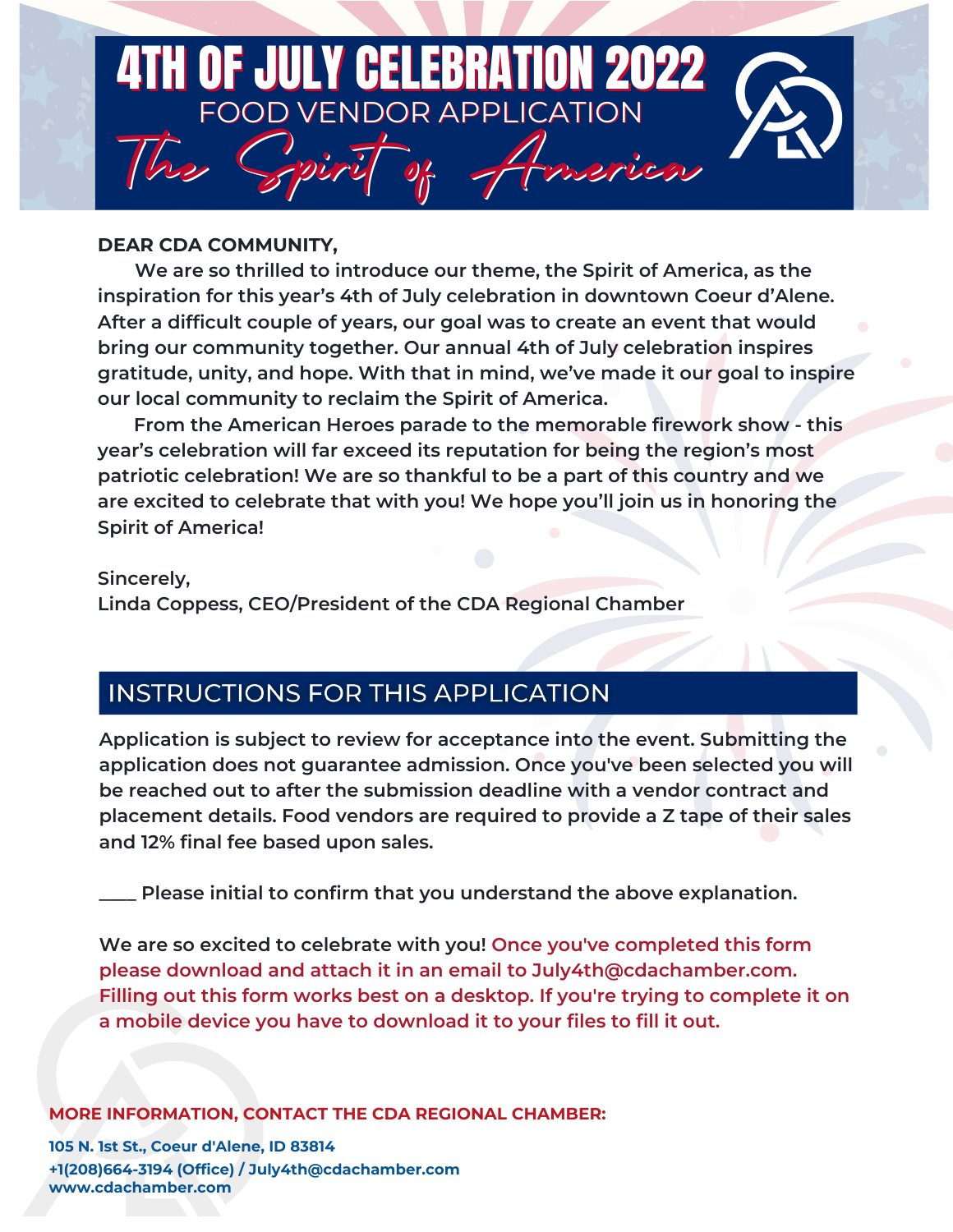## REQUIRED FOR ALL APPLICANTS: TERMS AND CONDITIONS

### **PLEASE READ THOROUGHLY AND INITIAL EACH LINE.**

#### SETUP & BREAKDOWN:

\_\_\_Setup will start at 7:00 a.m. sharp on July 4, 2021. Vendors will be given a predetermined schedule with park entry times to allow for a staggered entry for setup. Vendors must be set up and ready to serve no later than 11:00 a.m., closing promptly at 7:00 p.m. on the 4th.

containers must be in cans or plastic bottles ONLY. Glass bottles are not allowed in the park. \_\_\_ Fountain style drinks are allowed only if powered by your own energy source. Beverages in

Booth tear down is between 7:00 p.m.-8:00 p.m. on July 4th. Failure to comply will result in additional fees of \$50.00 per hour.

Booth Space Fees & Other Information:

Security deposit will be returned within 2 weeks of event if your area was cleaned to standards. This means: all areas within a 20-foot radius of your booth space are clean and free of garbage.

garbage.<br>
If actual booth space is larger than size indicated on application, you will be required to<br>
make up the financial difference on the spot. Size of space required must be stated above, and<br>
needs to include total \_\_\_ If actual booth space is larger than size indicated on application, you will be required to make up the financial difference on the spot. Size of space required must be stated above, and needs to include total "footprint" of your booth, including the area beyond it that has supplies, garbage, etc.

\_\_\_ Booth space is limited, and placement will be considered on a first come, first served basis as the applications are received.

The Parks Department does have water available (spigot) near the band stand, as well as at the gazebo. Lighting is limited after dusk.

\_\_\_ Location of spaces will be predetermined. Vendors will not be moved unless the needs of Park and Recreation officials or CdA Regional Chamber staff require it.

\_\_\_ Vendors are responsible to provide booth contents, including any tables, chairs, etc. that they require.

#### ELECTRICAL:

\_\_\_ Each space will be allotted a maximum of two 20 amp outlets only. 220amp will not be available.

\_\_\_ You must have a 100 ft (min) commercial grade extension cords per outlet. 10 gauge preferred, 12 gauge allowed.

ELECTRICAL:<br>
— Each space will be allotted a maximum of two 20 amp outlets only. 220amp will not be<br>
available.<br>
— You must have a 100 ft (min) commercial grade extension cords per outlet. 10 gauge<br>
preferred, 12 gauge all \_\_\_ No underpowered extension cords allowed (such as household extension cords). This will be strictly enforced and will be removed if necessary.

\_\_\_ If possible, use propane to heat foods. A whisper-quiet generator is allowed for food preparation and storage needs.

#### HEALTH DEPARTMENT REQUIREMENTS:

\_\_\_ All concessions must have a Temporary Health Permit, issued by Panhandle Health District One/Idaho (208-667-9513). You must contact them 45 days prior to the event, even if you have a permit. Without the proper permit for your operation, they will ask you to leave the park. There will be no refund.

\_\_\_ HEALTH PERMIT FOR FOOD SERVICE MUST BE ON SITE AT ALL TIMES DURING THE EVENT. Food vendors: your Health Permit must be submitted with application and be displayed at the event.

### **CONTINUED ON NEXT PAGE**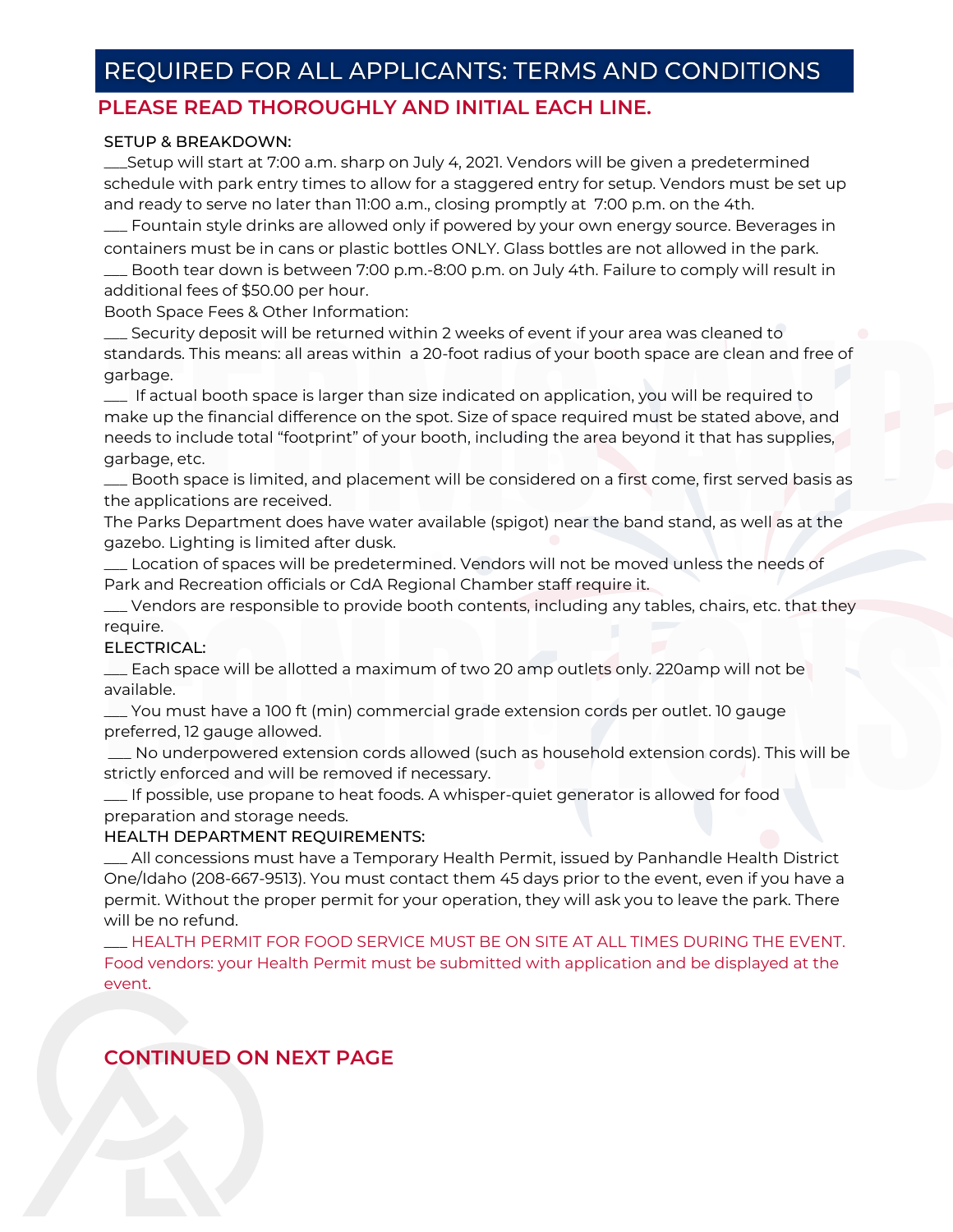# REQUIRED FOR ALL APPLICANTS: TERMS AND CONDITIONS

### **PLEASE READ THOROUGHLY AND INITIAL EACH LINE.**

#### GREASE DISPOSAL:

\_\_\_ Do NOT put any grease, oil, or waste material of this nature into trash cans or dumpsters. Disposal of these materials is the responsibility of the individual concessionaire. The Parks Department will have available: 3) 50 gallon drums for grey water and 2) 50 gallon drums for grease. Please check with their workers, who will be on-site throughout the day.

\_\_\_ The public outdoor shower stall, the public restrooms or any portion of the park are NOT to be used as a waste materials disposal. This includes liquids used in the production and/or cooking of foods. There will be \$100 fine for offenders.

#### GARBAGE:

\_\_\_ Each booth must provide a garbage container and heavy duty trash bags for their own and their customers use. All vendors must also supply a garbage can with bags for their area.

Due to the enormous amount of garbage, any garbage generated by vendors must be<br>Dagged and sealed by the vendors and placed in the dumpster at the park building near the<br>vendors entrance to the park. Failure to comply with \_\_\_ Due to the enormous amount of garbage, any garbage generated by vendors must be bagged and sealed by the vendors and placed in the dumpster at the park building near the vendors entrance to the park. Failure to comply with rules may result in a non-refunded security deposit.

\_\_\_ All cardboard boxes must be broken down and removed by you. Do not place in or around park trash containers. You may use the dumpster at the park shop building. VEHICLES:

\_\_\_ Your vehicle is allowed in the park for no more than 30 minutes to unload and load. All vehicles must be removed by

9:00am on July 3. While waiting to enter the park, line up along Fort Grounds Dr. (formerly Mullan St.) in the right-hand lane ONLY. Do not double up. Do not park in crosswalks. Park staff will assist you into the park; wait for their guidance.

#### PARKING:

| — Vendor parking is available at the Carousel parking lot, limit 2 spaces per vendor and permits<br>must be purchased in advance. You will be responsible to pay for each parking used. |             |
|-----------------------------------------------------------------------------------------------------------------------------------------------------------------------------------------|-------------|
| <b>Insurance Company</b>                                                                                                                                                                |             |
| <b>Policy Number if Applicable</b>                                                                                                                                                      |             |
| <b>Signature</b>                                                                                                                                                                        | <b>Date</b> |

#### **Please select the type of vendor you applying to participate as.**

I'll be participating as a food vendor.



I and/or my business will be participating as a commercial vendor.

I will be hosting an attraction.

I will be hosting an activity at the family festival.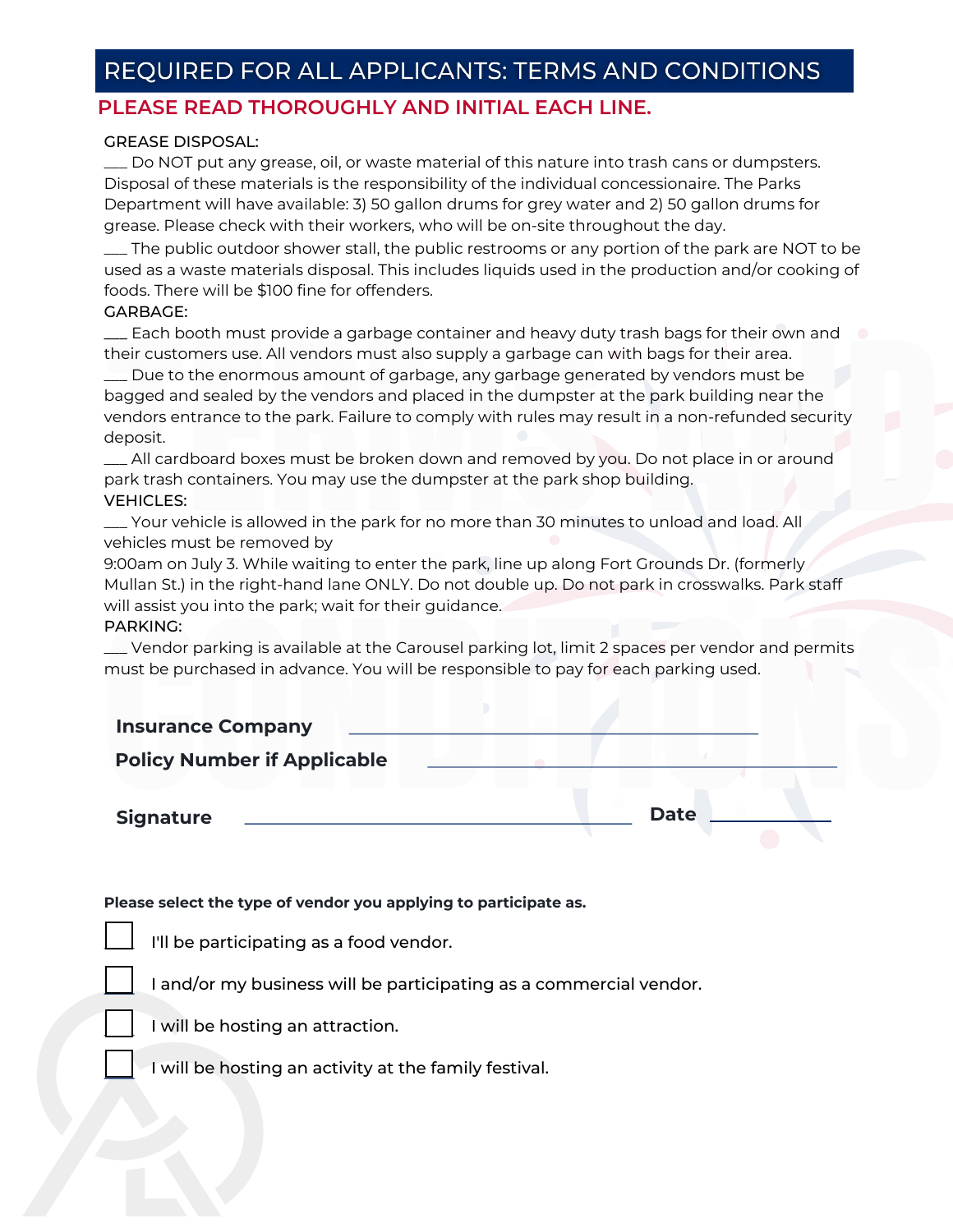# REQUIRED FOR ALL APPLICANTS: CONTACT INFORMATION

|                                | <b>Date</b><br><u> 1990 - Johann Barbara, martxa a</u>                                                                                                                                            |
|--------------------------------|---------------------------------------------------------------------------------------------------------------------------------------------------------------------------------------------------|
|                                |                                                                                                                                                                                                   |
|                                |                                                                                                                                                                                                   |
| <b>Primary Contact Email</b>   | <u> 1989 - Johann Stein, mars an deus Amerikaansk kommunister (</u>                                                                                                                               |
|                                | Day-of Event Alternate Contact Name                                                                                                                                                               |
| <b>Alternate Contact Cell</b>  | <u> 1989 - Johann Barn, amerikansk politiker (d. 1989)</u>                                                                                                                                        |
| <b>Alternate Contact Email</b> | $\bullet$<br><u> 1989 - Jan Stein Harry Stein Berlin (d. 1989)</u>                                                                                                                                |
| <b>Membership Status</b>       | <b>Chamber Member</b><br><b>Non-Member</b>                                                                                                                                                        |
|                                | Please list in detail ALL FOOD/PRODUCTS/SERVICES you will be presenting. All items are subject<br>to review and approval. Food not listed on this application will not be permitted to be served. |
|                                |                                                                                                                                                                                                   |
|                                |                                                                                                                                                                                                   |
|                                |                                                                                                                                                                                                   |
|                                |                                                                                                                                                                                                   |
|                                |                                                                                                                                                                                                   |
|                                |                                                                                                                                                                                                   |
|                                |                                                                                                                                                                                                   |